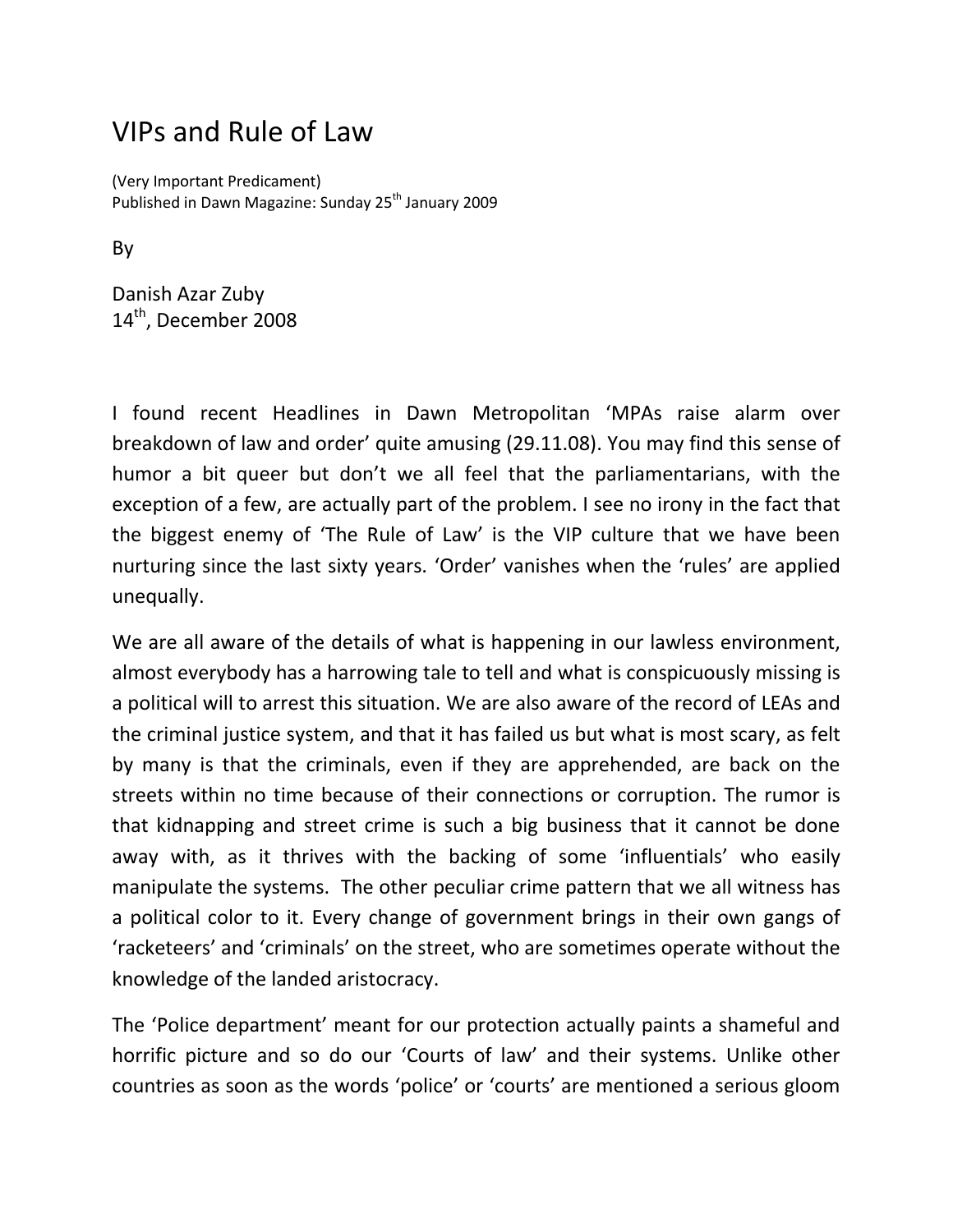takes over our faces. Some who have experienced the systems are actually terrified. These words have become a threat to the people rather than a relief. Yes, the reasons for the rot are many, rampant corruption and other faults within the system, lack of investment in the system and political will to strengthen Justice, law and enforcement but one of the biggest problem is its misuse and abuse and shameless violation of laws of the land by VIPs and this creates serious law enforcement and implementation problems. Many a journalists have declared this as one of the main reasons for failure of our present criminal justice system and perhaps complete judicial system.

Karachi is witnessing yet another surge in street crime. Although we have been to this road before but the crime calendar posted in the press or acquired through word of mouth actually terrorizes its citizens. There can be two approaches to this mega-menace, one, the 'long term' solutions of 'Reform' and 'Redesign' while the other 'short term' solutions of 'Vigilant Enforcement'. If the present regime is seriously looking for Solutions then both the approaches should be mobilized on a war footing. Let us start the process of reform which is long overdue. Rekindle a national debate on Judicial and Police reform, let us re-examine all the deliberations/reports of previous committees, let us create a new think tank of retired justices, bureaucrats, police officials and jail wardens and do some serious restructure and redesign. Let us also try some out of the box solutions like forming a Think Tank of creative citizens like architects, designers, engineers, doctors, psychologists, entrepreneurs and senior citizens to give their personal time once a week, discussing the evils that afflict our society in this regard and devise solutions. Initial brain storming can happen in closed rooms rather than open forums of TV channels where a lot cannot be said because of various reasons. The deliberations can be summarized, compiled and later brought live for debate and finalization. I am sure some very creative but long term solutions may emerge.

The biggest challenge and most interesting of all, for our Think Tanks would be seeking solutions for the elimination of the VIP culture. Guess who would resist such a scheme. Recently when a project was undertaken to remove tinted films from automobiles which are against the law, it was abandoned on the resistance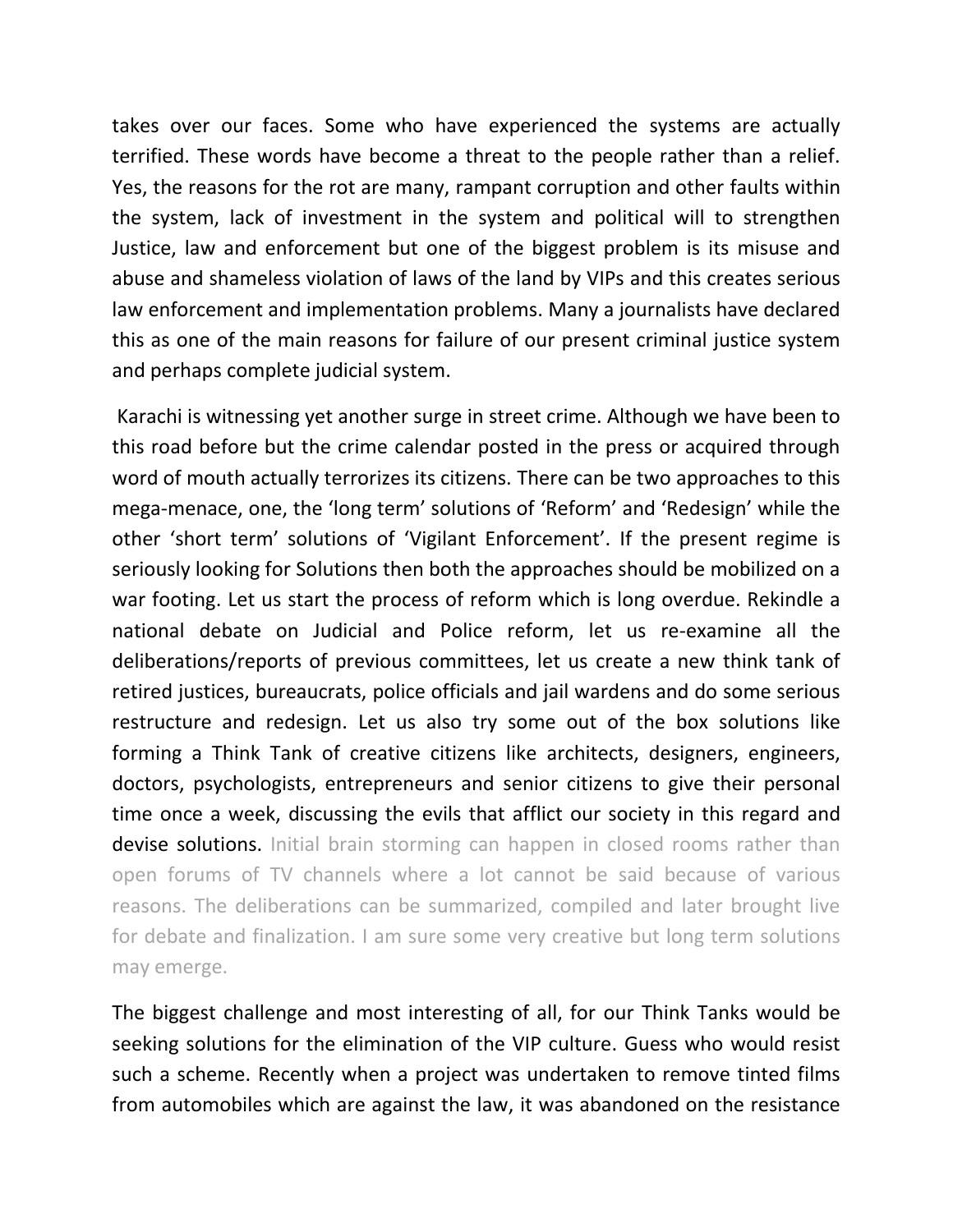of an MPA. It is felt that some serious effort and creative out the box solutions may be required for the short term solutions of Law enforcement. The idea is that no one should be above the Law. Once someone had offered a bizarre idea of instituting a DDS, a "Deaf and Dum squad" for traffic violators, a pair of commandos with 6/6 vision but unable to hear and speak. No verbal arguments or wheeling dealing. No VIP should be able to impress upon the DDS their status or connections. The punishment for violations should be instant, heavy, and on the spot, for big cars or small cars. If one is unable to pay fines then one after another the automobiles tires are sacrificed. The times are asking for instant justice, no arrests, no trials, and no connections.

Perhaps a bloodier solution for armed dacoits would serve as a deterrent, who many a times resort to rape and murder besides depriving citizens of valuables. What we need is a team of fully armed vigilant commandos in camouflage. Travelling in pairs dressed as ordinary citizens posing as potential victims. Once they come in contact with the dacoits, shoot to 'injure' them on the spot. No arrests, no trials, no connections, render them incapable of future criminal activity. Punishment akin to that of Islamic injunctions; chopping off hands for theft. I would not go as far as to suggest 'shoot to kill' but in the recent ethnic riots, I was not surprised when the government achieved instant results by issuing shoot to kill orders. A question does arise then why not do the same to professional criminals who pull a gun on you and your family. This might help cleanse the streets of the criminals.

Well, the ideas may seem weird and unworkable but we all desperately need solutions for our endemic Law and order problems. One has to understand that it is not a 'revolution' in the making situation where the proletariats pick up arms to attack its bourgeois. Crime has been institutionalized by the powerful few who have learnt how to beat the systems. Yes, the inequalities and injustices of a society breed crime, but with us our society is far too fragmented, politicized and complicated, there are many other forces that are brutalizing the society. Therefore curbing the crime is as critical as eliminating the inequalities. Drastic times call for drastic measures.